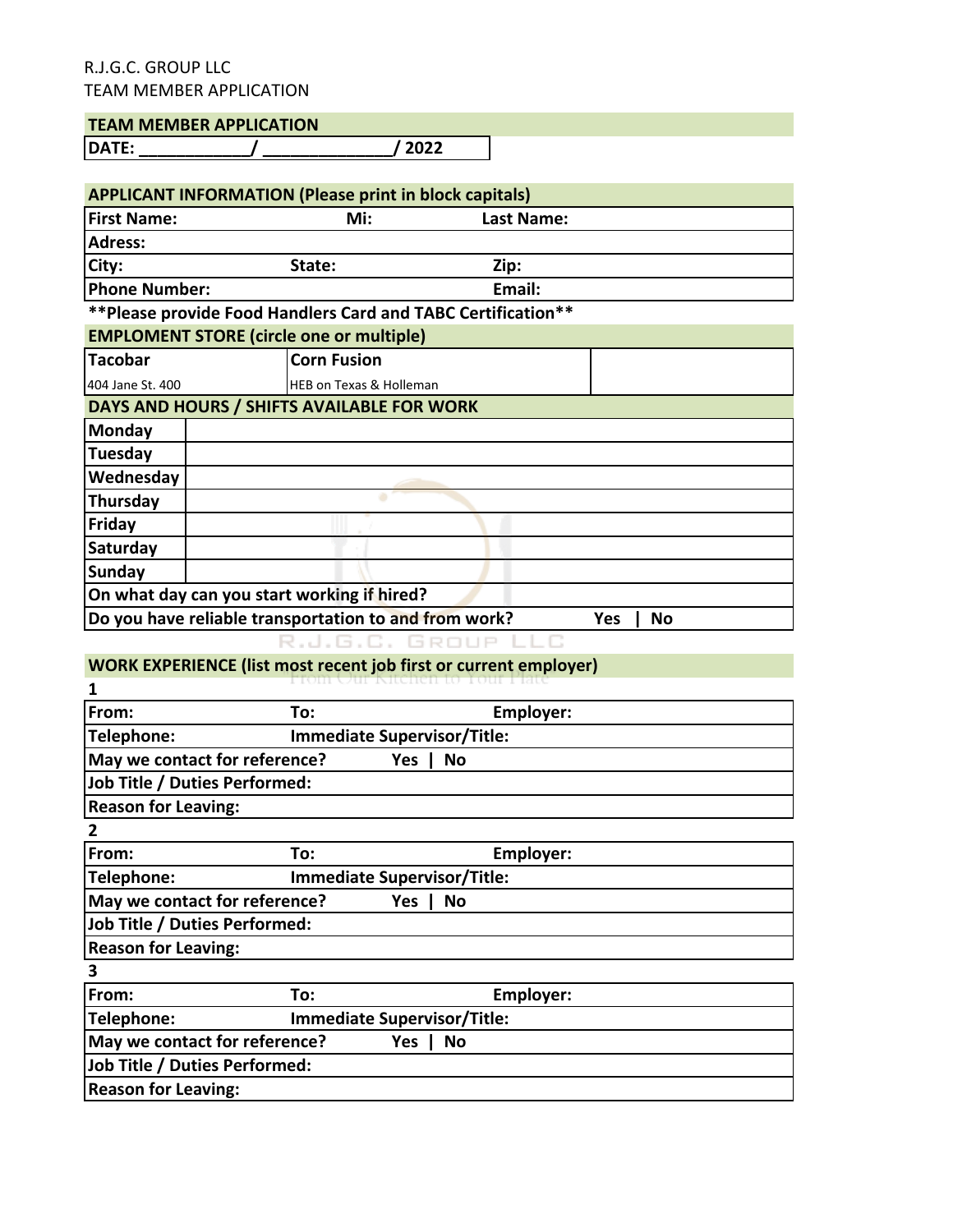## **PERSONAL INFORMATION**

| F LINJUNAL INI UNIVIA HUIV                                                               |      |     |
|------------------------------------------------------------------------------------------|------|-----|
| Are you 18 years of age or older?<br>No<br>Yes l                                         |      |     |
| Are you a U.S. Citizen or approved to work in the United States?                         | Yes. | No. |
| What documents can you provide as proof of citizenship or legal status?                  |      |     |
|                                                                                          |      |     |
| Do you have any condition that would require job accomodation?                           | Yes. | No. |
| If yes, please describe accomodations required:                                          |      |     |
|                                                                                          |      |     |
| Have you ever been convicted of a criminal offense (felony or misdemeanor)? Yes          |      | No  |
| If yes, Please state the nature of the crime(s), when and where convicted and deposition |      |     |
| lof the case:                                                                            |      |     |
|                                                                                          |      |     |
| Are you a member of the Armed Services?<br>No<br>Yes                                     |      |     |

# **EDUCATION** *High School:* **Location: Year Graduated: College / University: Location: Year Graduated: Degree Earned:** *Vocational School:* R.J.G.C. Location: UP LLC **Year Graduated: Degree Earned:**

#### **REFERENCES** (please provide at least 3 personal and profesional references below:

| . .   |            |        |
|-------|------------|--------|
| Name: | Telephone: | Email: |
| Name: | Telephone: | Email: |
| Name: | Telephone: | Email: |
| Name: | Telephone: | Email: |
| Name: | Telephone: | Email: |

#### **JOB SKILLS / QUALIFICATIONS**

**Please list below the skills and qualifications you posses for the position for which you** are applying for: